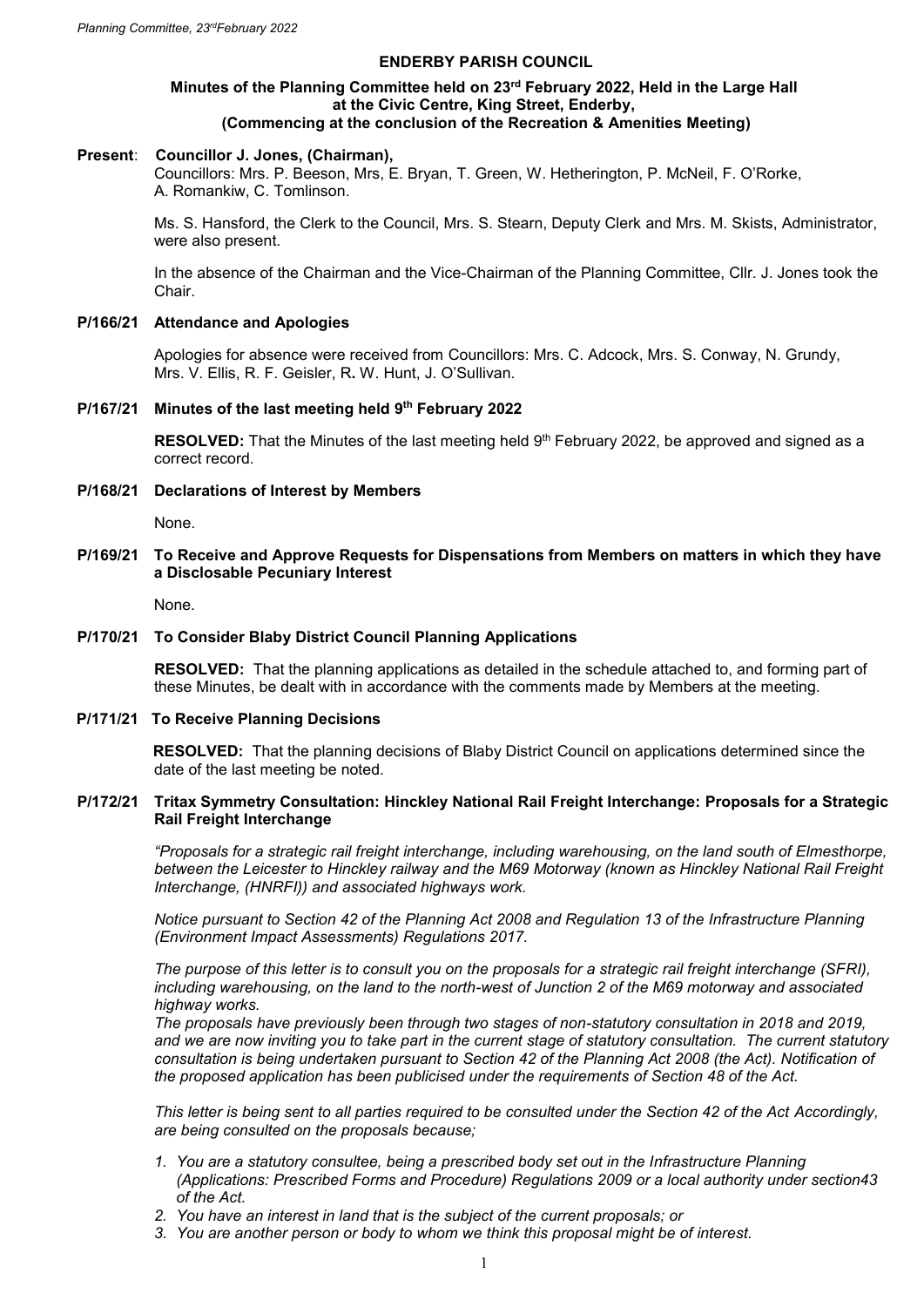*Item 2 above refers to an interest in land – interests in land include the following:*

- *You are an owner, lessee, tenant or occupier if land which is in our proposed application boundary;*
- *You have an interest in the land or have the power to sell or convey some of the land which is in our proposed application boundary; or*
- *Your property or land may, in due course, be affected by the carrying out of or the use of the development which may entitle you to bring a claim for compensation in the future.*

*In order to deliver on the proposals, Tritax Symmetry (Hinckley) Ltd will apply for a Development Consent Order (DCO) to the Secretary of State. If accepted, the application will be examined by the Planning Inspectorate and a recommendation will be made to the Secretary of State for Transport who then decide whether to approve the DOC.*

*We invite you to comment on the proposals during the consultation period, which runs from 12th January until the 8 th April 2022. The Act requires a 28-day period for this consultation; however, we have opted to allow more than the statutory 28-day period. The deadline for the receipt of responses is 8 th April 2022.*

*Please respond using one of the following methods:*

- *The comments section on [www.hinckleynrfi.co.uk](http://www.hinckleynrfi.co.uk/)*
- *Email: [hinckleynrfi@lexcomm.co.uk](mailto:hinckleynrfi@lexcomm.co.uk)*
- *Call the Community Information Line: 0844 556 3002 (Mon-Fri, 9am-5.30pm).*
- *Write to: C/O Lexington Communications, 3rd Floor, Queens House, Queens Street, Manchester, M2 5HT.*
- *Complete a feedback form online on the project website or post a feedback form to C/O Lexington Communications, 3rd Floor, Queens House, Queens Street, Manchester, M2 5HT."*

**RESOLVED:** That the following comments be made: -

- The increase in rail traffic will severely affect the level crossing at Narborough with current estimates being that it will be closed for 45-50 minutes per hour. The level crossing is located on a busy road and it will cause severe delays and significant problems in the surrounding areas with traffic backing up and creating traffic jams on major through roads such as the B4114 which will exacerbate existing issues on local road networks. It is believed the closure of the Narborough barrier will isolate Littlethorpe from Narborough for extended periods and this will have a knock on effect on surrounding villages which will be far reaching and impact not only upon local parishes in the immediate vicinity but also affect City commuters.
- Although moving the transportation of freight onto the railway will reduce the amount of HGVs on the motorway system and A roads, the number of HGVs on B roads and smaller roads in the surrounding area will significantly increase with 9000 trucks a day predicted to be accessing the site to deliver and collect from the distribution centre. This will significantly impact upon existing traffic problems in local communities.
- Branching off of the existing Hinckley to Leicester line when its use is currently under capacity will affect the local road network. There are currently two peak hour trains not in service which is creating a demand for more vehicles on the road and this demand will increase as Covid restrictions ease.
- Some of the proposed distribution warehousing is to be 30 metres high which will have a negative visual impact for miles around.

## **P/173/21 To Consider Highway/Footpaths/Bridleway Issues – Enderby Village (Updates if any): -**

## **a) Un-adopted Footpath from West Street to Equity Road, Enderby – Business Activities Operated Outside of Licenced Premises Hours Hindering Public Access**

The Clerk confirmed this had been reported to Blaby District Council's Environmental Health Officer and no further update has been received. It was noted the problem was ongoing and it was felt to be a hazard to public safety.

## **b) Overgrown Hedge – Ty Gwyn, 2 Hall Walk**

The Clerk confirmed this had been reported to Leicestershire County Council Highways Department but no further update had yet been received. The Chairman commented that the hedge had not yet been cut back.

The Clerk responded that Leicestershire County Council will need to contact the landowner to request maintenance of the hedge in the first instance.

## **c) Parking Issue High Street/The Cross outside of the Conservative Club**

The Clerk confirmed this had been reported to Leicestershire Police and the Beat Officer had telephoned to confirm that she had spoken to the driver of the white van which is seen routinely parked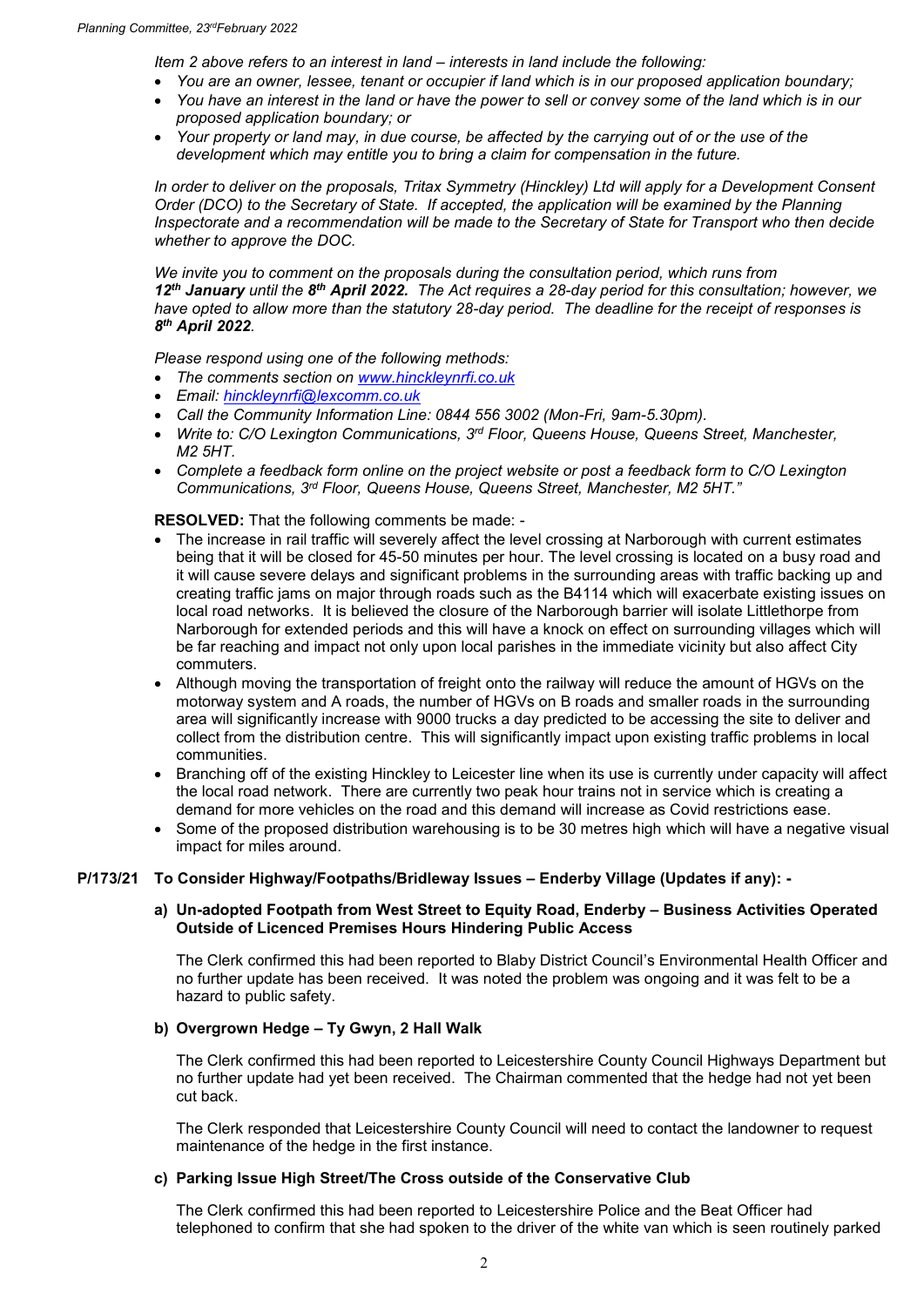at the corner of High Street/The Cross outside of the Conservative Club. The Vehicle Owner has confirmed it is a works van and that a permanent parking solution is being sourced outside the area.

The Driver is aware that his parking is causing a nuisance to residents and the Beat Officer did advise him that he cannot park directly on the corner. However, the vehicle may for an interim period be parked in a more suitable position on High Street until a permanent solution is found.

The Beat Officer had also confirmed that she will be keeping an eye on the situation.

### **d) Blocked Gully – Beggars Lane, Lubbesthorpe**

The Clerk confirmed this had been reported to Leicestershire County Council Highways and no further update has been received.

**RESOLVED:** That items **a)** to **d)** be noted.

#### **P/174/21 To Receive Correspondence: –**

## **a) Blaby District Council - Formalisation of Addresses – Amendment – Postal Numbering, Site rear of 14 & 16 Aldeby Close, Enderby, Leicestershire**

Further to the developer's request, I enclose for your information 2 plans indicating the addresses that have been amended/added at the above site. The original street name and postal numbers were formalised in 2016 but the developer has advised that the properties were never built and the site layout has now changed. The formal addresses will therefore be:

| Plot          | Existing      | <b>New</b>    | <b>Street Name</b>    | Locality | County         |
|---------------|---------------|---------------|-----------------------|----------|----------------|
| No.           | Postal        | <b>Postal</b> |                       |          |                |
|               | <b>Number</b> | <b>Number</b> |                       |          |                |
|               |               | 9             | <b>Beecroft Close</b> | Enderby  | Leicestershire |
| $\mathcal{P}$ | 2             | 8             | <b>Beecroft Close</b> | Enderby  | Leicestershire |
| 3             | 8             |               | <b>Beecroft Close</b> | Enderby  | Leicestershire |
| 4             |               | 2             | <b>Beecroft Close</b> | Enderby  | Leicestershire |
| 5             | 6             | 3             | <b>Beecroft Close</b> | Enderby  | Leicestershire |
| 6             | 5             |               | <b>Beecroft Close</b> | Enderby  | Leicestershire |
| 7             | 4             | 5             | <b>Beecroft Close</b> | Enderby  | Leicestershire |
| 8             | 3             | 6             | <b>Beecroft Close</b> | Enderby  | Leicestershire |
| 9             |               |               | <b>Beecroft Close</b> | Enderby  | Leicestershire |

## **b) Alberto Costa MP – Boundary Commission for England public hearings – 2023 Review**

Members were in receipt of a letter to the Parish Council from Alberto Costa MP in respect of Boundary Review.

"*I wrote to you last year following the 'initial proposals' published by the Boundary Commission for England as part of their 2023 review on Parliamentary constituencies.* 

*The initial proposals for South Leicestershire would resulting the constituency ceasing to exist, and would see a large degree of separation with the present South Leicestershire Blaby District wards joining two new constituencies - Blaby, Oadby and Wigston and Mid Leicestershire - and the present South Leicestershire Harborough District wards joining a reconfigured version of the existing Harborough constituency.*

*I* would like to thank you for your support in recognising that the proposals would have a significant *impact on Enderby and our South Leicestershire constituency and communities and would now like to invite you to attend one of the Boundary Commission's public hearings which are taking place in Leicester in march later this year.*

*A reminder of how the Boundary Commission's 'Initial Proposals' may affect your area Under the proposed Blaby, Oadby and Wigston constituency, the present South Leicestershire based Blaby District wards of Blaby South, Cosby with South Whetstone, Countesthorpe, Croft Hill, North Whetstone, Saxondale and Stanton and Flamville would join the present Oadby and Wigston Borough area – this would mean in practice that residents of Stoney Stanton would be in the same Parliamentary constituency as those in the furthest reaches of Oadby.*

*Under the proposed Mid-Leicestershire constituency, the present South Leicestershire Blaby District wards of Enderby and St. John's, Millfield, Narborough and Littlethorpe, Normanton, Pastures, Ravenhurst and Fosse and Winstanley would join with disparate portions of Charnwood and Hinckley and Bosworth.*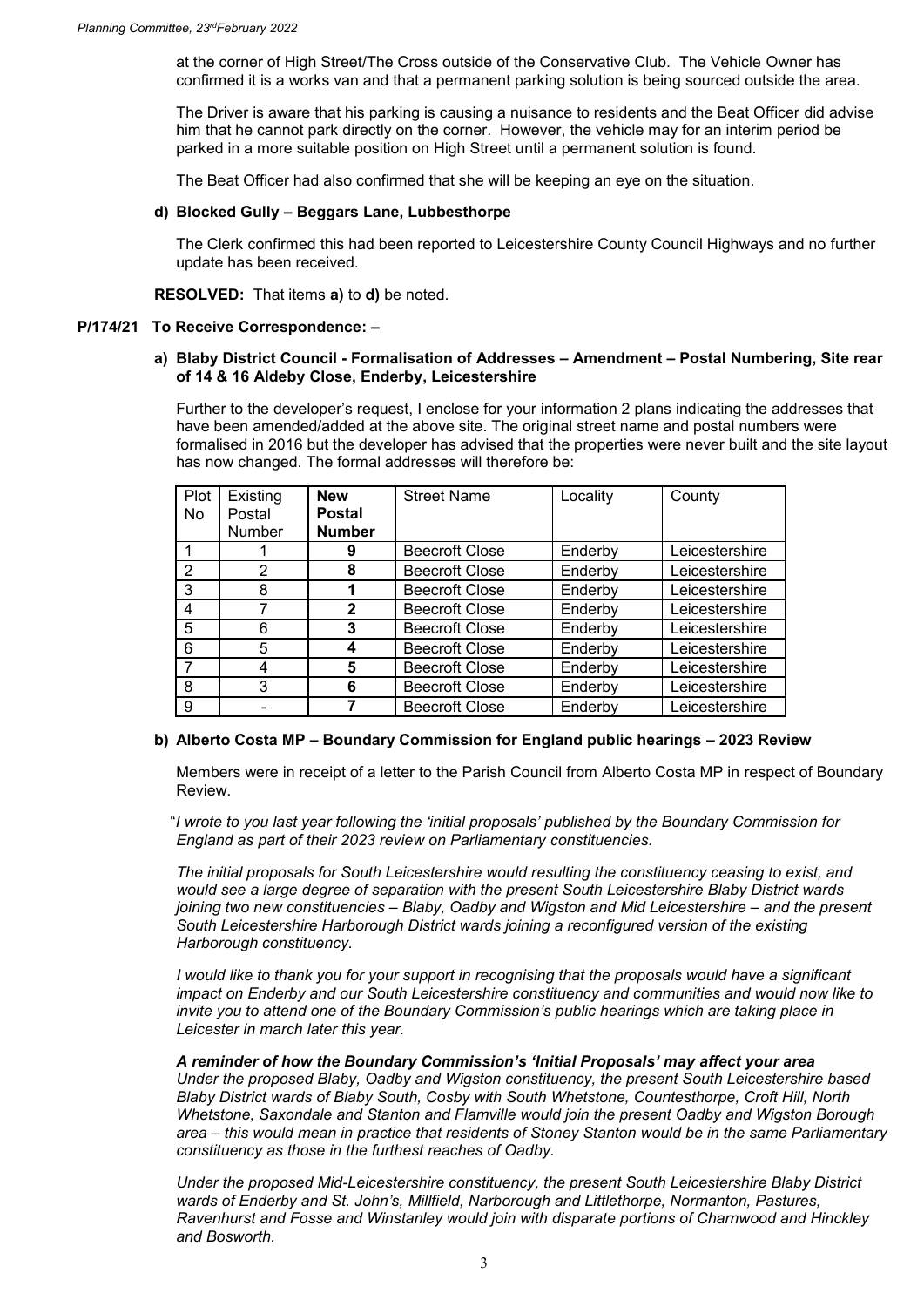*And finally, under the proposals for a reconfigured Harborough constituency, the present South Leicestershire Harborough District wards of Broughton Astley South & Leire, Broughton Astley Primethorpe and Sutton, Dunton, Lutterworth East, Lutterworth West, Misterton and Ullesthorpe would join co-terminus with the rest of the Harborough District area.*

#### *Your continued support to keep South Leicestershire together*

*As I initially mentioned in my letter last year, I strongly oppose the initial proposals as set out. The proposals would serve to split the existing South Leicestershire constituency in three parts across three new constituencies with little geographical or community-focused sense. As an alternative, last year I along with the other Leicestershire MPs have made a counter proposal 'Leicestershire & Rutland MPs Counter Proposal to the Boundary Commission Initial Proposal' that I believe makes much more geographical and logistical sense and would serve to keep the vast bulk of the existing South Leicestershire constituency intact whilst respecting the Boundary Commission's objectives to equalise the number of voters in Parliamentary constituencies across the country.*

*The Boundary Commission as part of its second consultation into the proposed boundary review is inviting people to attend a public hearing and give their views on these proposals and as well as the counterproposals. As such, I am writing to you to encourage you to attend the sessions in Leicester taking place on 10th and 11th March. I wish to see our strong and vibrant communities across South Leicestershire stay together, and I wish to see Enderby kept in our South Leicestershire constituency.*

*Theses initial proposals to split the existing South Leicestershire constituency would spread Blaby District wards across three different Parliamentary constituencies and would result in the communities of Harborough District being linked across one geographically huge constituency, potentially increasing the already existing feelings of discontent felt by South Leicestershire constituents of Harborough District.*

*If you agree that it is important to see the bulk of the existing Leicestershire constituency stay together, then I would kindly ask you to consider attending the public hearing session and support the 'Leicestershire & Rutland MPs Counter Proposal to the Boundary Commission Initial Proposal' in line with the comments you made last year as part of the initial consultation. I have set out the below steps needed to register and take part.*

*As your Member of Parliament, I sincerely wish to see Enderby stay within the existing South Leicestershire constituency, and therefore if you agree with me, I would encourage you to please register to attend a hearing in order to express your view.*

#### *How to attend a public hearing on the Boundary Commission's Initial Proposals'*

*Step1 – Visit<https://boundarycommissionforengland.independent.gov.uk/2023-review/public-hearings/> scroll down and you will see the dates and venues for the East Midlands public hearings. Step 2 – In the East Midlands section, you will see Leicester and the two dates available to speak, 10th and 11th March.*

*Step 3 – Click the link for the date you wish to speak, and you will be taken through to Eventbrite and you can then choose a ten-minute slot to speak on the day of your choosing. Step 4 – You will be required to register through Eventbrite, and you will then be sent an e-tickets to your registered email address with details of your time slot.*

The Electoral Service Officer Blaby District Council, wrote to confirm that the Boundary Commission for England has begun its second consultation on the new constituency boundaries. The consultation will run until **4 th April 2022**.

The Boundary Commission is again inviting the public to view and comment on their proposals on the consultation website [www.bcereviews.org.uk](http://www.bcereviews.org.uk/) by email or letter.

**RESOLVED:** That items **a)** and **b)** be noted.

## **c) Leicestershire County Council: Bollards for Danemill Primary School**

County Councillor Mrs. L. Richardson emailed 15th February 2022 in respect of the Bollards for Danemill Primary School: -

*"I have been investigating bollards for Danemill Primary. I've managed to get agreement at last if the parish would be happy to take on maintenance and liability through a structures licence. Would this be something the parish would agree to please? I show the relevant part of the email received from the officer and also the location plan. If you could let me know as soon as possible I can get it done in this year's budget. Once I have your agreement, I can have a final conversation with the school who has been requesting bollards for a while but up to now there were more conditions placed on the school if bollards were put in place.*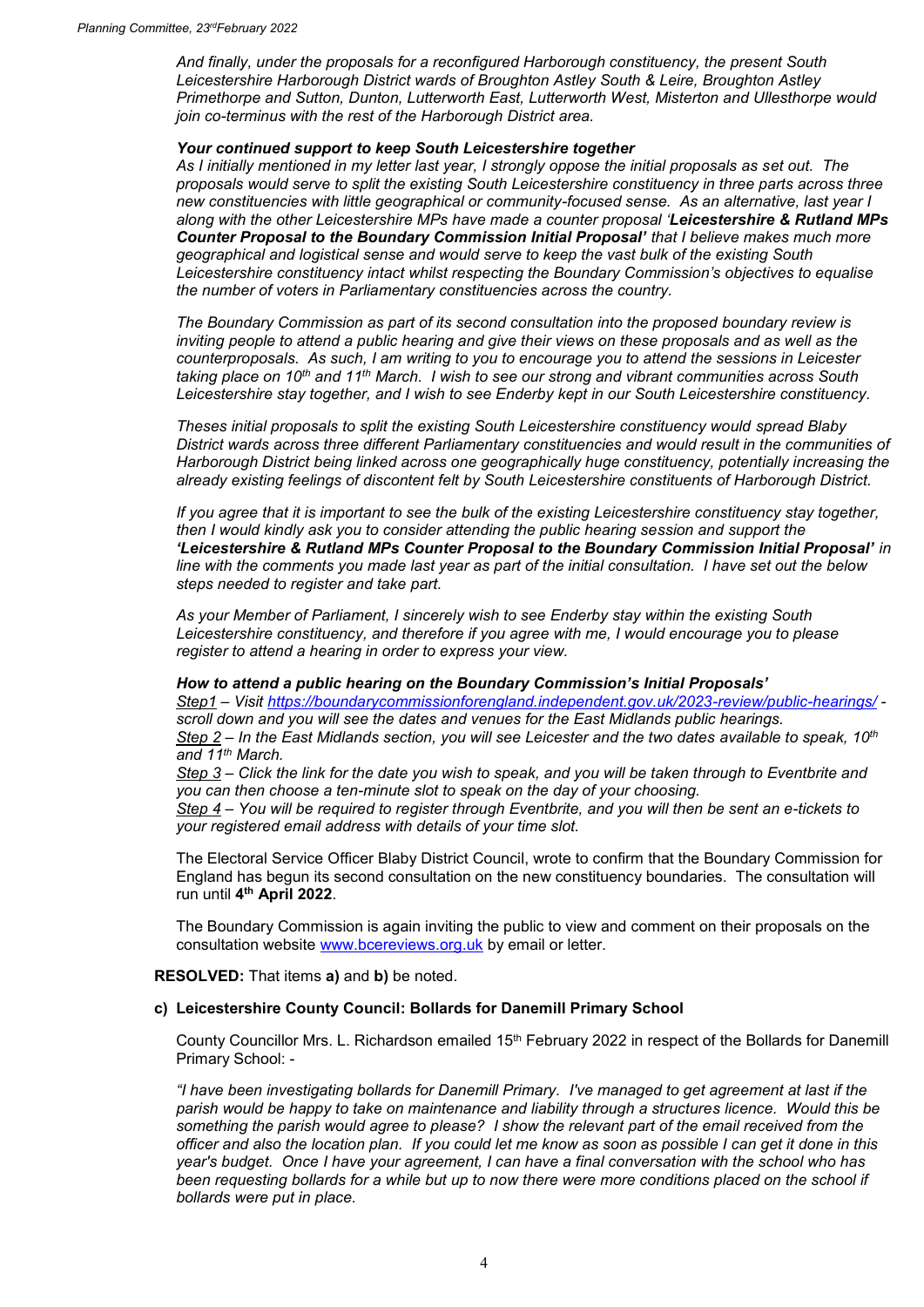*Your proposal for the installation of bollards outside Danemill School in Enderby has now been reviewed. The location has been assessed and the attached plan shows a line in red on Mill Lane where it would be recommended to install 10 bollards and the yellow line shows an additional location for 5 bollards to be placed between the two guardrails. It would need to be noted that there are already mandatory zig-zag markings in situ outside the school which are enforced by the camera enforcement car and unfortunately if bollards are installed parents will no doubt continue to park alongside them and allow their children to get out on the other side.*

*The cost of these concrete bollards would be approximately £250 per bollard (supplied and installed). Bollards on red line - total approx. £2,500 plus yellow line £1250. Both sets of bollards £3,750. The installation of the bollards would be subject to the Parish Council agreeing to take on the responsibility for maintenance and liability through a structures licence."*

The Clerk had enquired why the Parish Council would need to insure the bollards as this request had been made by Danemill Primary School initially on the grounds of Highways safety. Enderby Parish Council would not normally insure bollards and due to the position of the proposed new bollards there would be a strong likelihood of future damage and therefore untold costs to the Parish Council.

County Councillor Mrs. L. Richardson had sought confirmation from Leicestershire County Council Highways, who anticipate the Parish Council will agree to these terms, as this is being done in Cosby and Cosby Parish Council had agreed to this process.

It was confirmed however that the exisiting bollards on Mill Lane which were put in many years ago are the responsibility of Leicestershire County Council and are maintained by Leicestershire County Council who already has public liability insurance.

It was explained that Danemill Primary School wants the bollards in order to prevent parking outside of the school and to slow traffic down, however it was questioned if bollards would actually prevent parking or whether people would simply pull up alongside them. It was felt this would just move the problem on to the opposite side of the road.

Members noted the school has fences at the Danemill Primary School to prevent children running out into the road and it was noted there are already 'School Keep Clear' road markings in place designating the area as 'No Parking' and it was suggested that Parking Enforcement could be mobilised to attend Mill Lane more regularly to enforce the existing restrictions in place.

Members felt that Enderby Parish Council should not therefore take on the responsibility for the maintenance and insurance of the proposed new bollards as the cost implications upon the Council's insurance could potentially be significant. It was also felt this matter should remain between Danemill Primary School and Leicestershire County Council as this matter relates to Highway safety.

**RESOLVED:** That the Clerk write to Cllr. Mrs. L. Richardson to confirm that after due consideration Enderby Parish Council would decline to take on the responsibility for the maintenance and liability of the proposed new bollards. Instead, the Parish Council would invite Leicestershire County Council to fulfil this responsibility; it being noted that other bollards in the area of Mill Lane are already under the maintenance and Liability of Leicestershire County Council.

# **P/175/21 Correspondence Received After Issue of Agenda**

None.

## **MEETING CLOSED: 8:32 PM**

**……………………….. CHAIRMAN, 9 th March 2022**